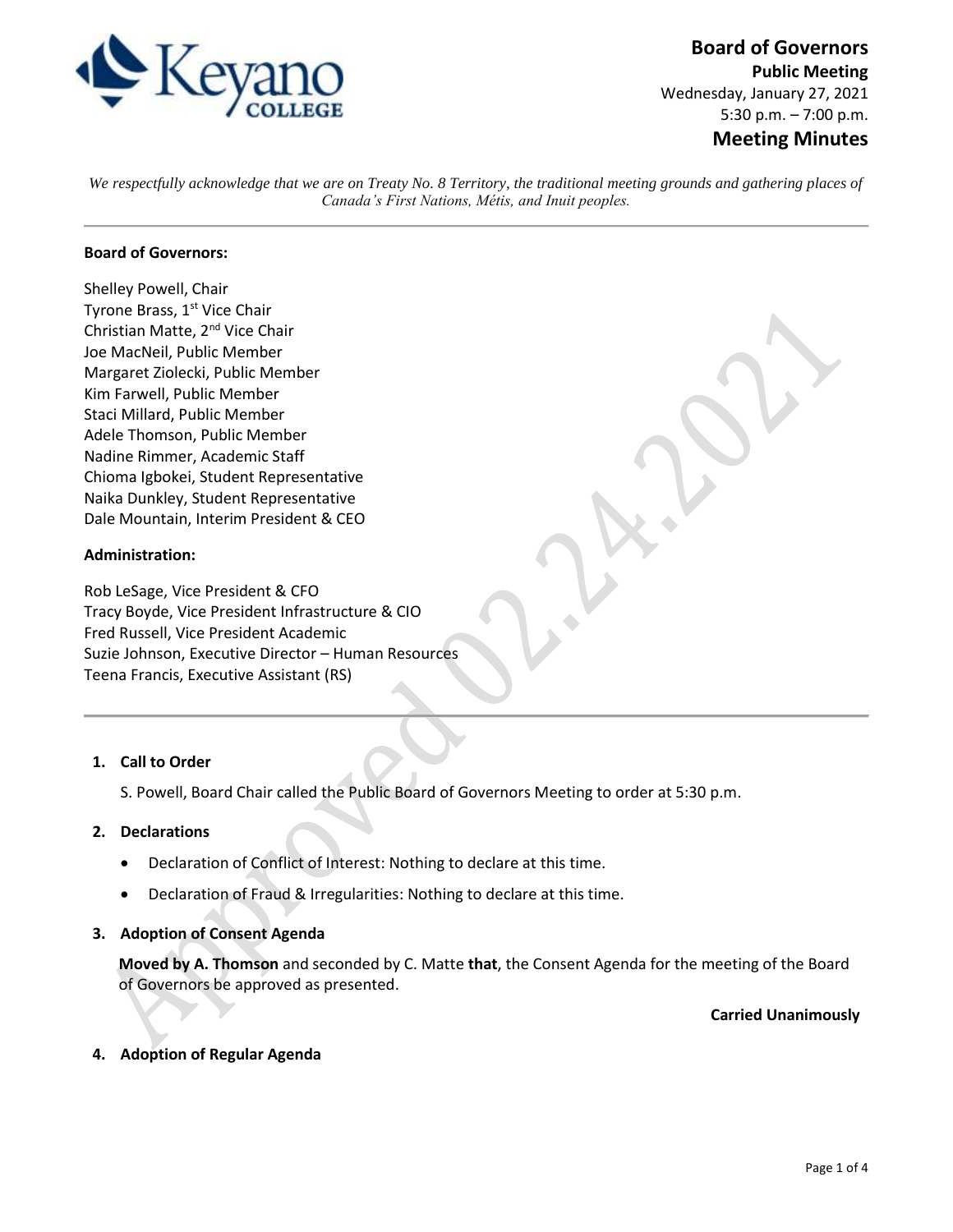**Moved by S. Millard** and seconded by M. Ziolecki **that**, the Regular Agenda for the meeting of the Board of Governors be approved as presented.

#### **Carried Unanimously**

# **5. Governance & HR Update**

J. MacNeil, Chair provided an update on discussions. Primarily, the work of the Governance & HR Committee has been focused on the President Search. There has been good engagement between the Committee and the Service Provider, and things are going well.

The outstanding action item with respect to the President Evaluation Framework has been delayed due to the recruitment work. A framework will be developed and pieces incorporated into the contractual agreement for the incoming President.

## **6. Finance & Audit Committee Update**

K. Farwell, Chair provided an overview:

- Keyano College participates in a collaboration with other Alberta Post-Secondary Institutions of purchases services and licenses through ShareIT.
- Terms of Reference were reviewed, some minor edits will be made, and the TOR will be brought back to next meeting for approval.
- College is working on preparing 2021-22 Budget and Forecast.
- Minister Nicolaides issued correspondence to all Alberta PSI's requesting information on whether or not they will have a deficit in 2021, and to make application for government approval if they anticipate a deficit. The College does not anticipate a deficit.
- College Administration received a message from Office of the Auditor General with preview of 2020 Report Card.
	- o Financial Statement Accuracy -> GREEN,
	- o Financial Statement Timeliness -> GREEN,
	- o Outstanding Recommendations -> RED (due to one of the recommendations exceeding 3 years)
- The briefing note on Administration Ratio was presented in response to an action item. College Administration summarized, and commented the College will begin allocating amortization to functional expense categories for 2020 – 2021 and 2021 – 2022 budget. This information has also be communicated to the Ministry.

# **7. Briefing Note: Program Workload Allocation**

College Administration provided a summary of the briefing note included in the meeting package.

According to Article 10.18a of the Collective Agreement between the Board of Governors of Keyano College and the Keyano College Faculty Association "After a new program has been approved by the Board of Governors, the President of the College or Designee shall advise the President of the Faculty Association. The President of the College and the President of the Association shall appoint two members to serve on an ad hoc New Programs Workload Committee.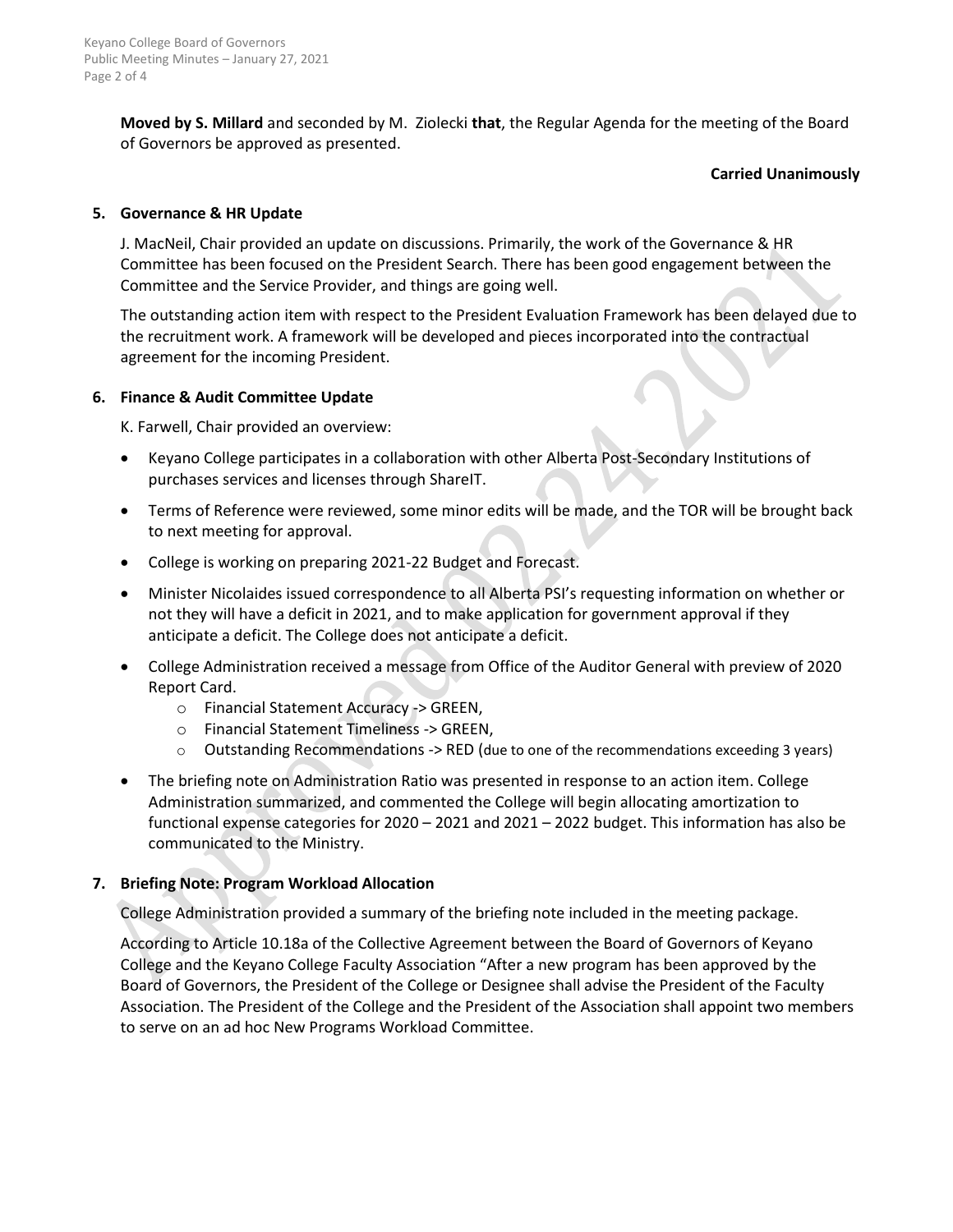The scope of the Workload Committee is to "review relevant factors and propose a workload for instructors teaching in each new program". Article 10.1.8b; "and to make a workload recommendation in draft contract language to the Board and the Association". Article 10.1.8d.

Between 2018 and 2020 three previously suspended programs and three new programs were approved by the Board. There were not workload changes for the reinstated programs.

**Moved by K. Farwell** and seconded by N. Rimmer **that**, the Keyano College Board of Governors approve the workload recommendations submitted by the New Programs Workload Committee with respect to the three new programs, Business Aviation Diploma Program, English for Academic Purposes Program and Esports Management Diploma.

# **Carried Unanimously**

# **8. Briefing Note: Tuition Fee and Compliance**

College Administration summarized the briefing note included in the meeting package.

Post-secondary institutions in Alberta are required to establish the Tuition rates for academic programs and Mandatory Non-Instructional Fees (MNIFs), excluding Apprenticeship Tuition and Apprenticeship Material and Services Fees, as these are set by the Minister.

Institutions are required to provide a statement of anticipated increases to tuition fees and MNIFs for a 4 year period in each academic year to each of its students'.

It is anticipated that the majority of institutions across Alberta will increase by the maximum allowable percentage increase for all program.

Keyano College is competitive in the rates of Tuition and Mandatory Non-Instructional Fees when comparing against Comprehensive Community College's (CCCs) across the province of Alberta in 2020-21.

Consultation has taken place with the Students Association of Keyano College, three consultation sessions were held between December 1, 2020 and January 15, 2021. Additional consultation is anticipated in Spring 2021, giving consideration for programs under review for exceptional increases.

**Moved by K. Farwell** and seconded by C. Matte **that**, the Keyano College Board of Governors approve the tuition and mandatory non-instructional fees, for the academic years of 2021-2022 to 2024-2025 as presented.

# **Carried Unanimously**

# **9. Board Correspondence**

Following a review of the correspondence, College Administration advised dialogue continues with the Advanced Education, Capital Planning and Grant Management personnel. Additionally, the Flood Mitigation Plan will be presented to the Board of Governors at the February 2021 meeting.

# **10. In-Camera**

College Administration (D. Mountain, R. LeSage, T. Boyde, F. Russell), CUPE Representative and SAKC Representatives were excused from the meeting at 6:10 p.m.

**Moved by J. MacNeil** and seconded by K. Farwell **that**, the Board of Governors move in-camera at 6:11 p.m.

# **1. President Recruitment**